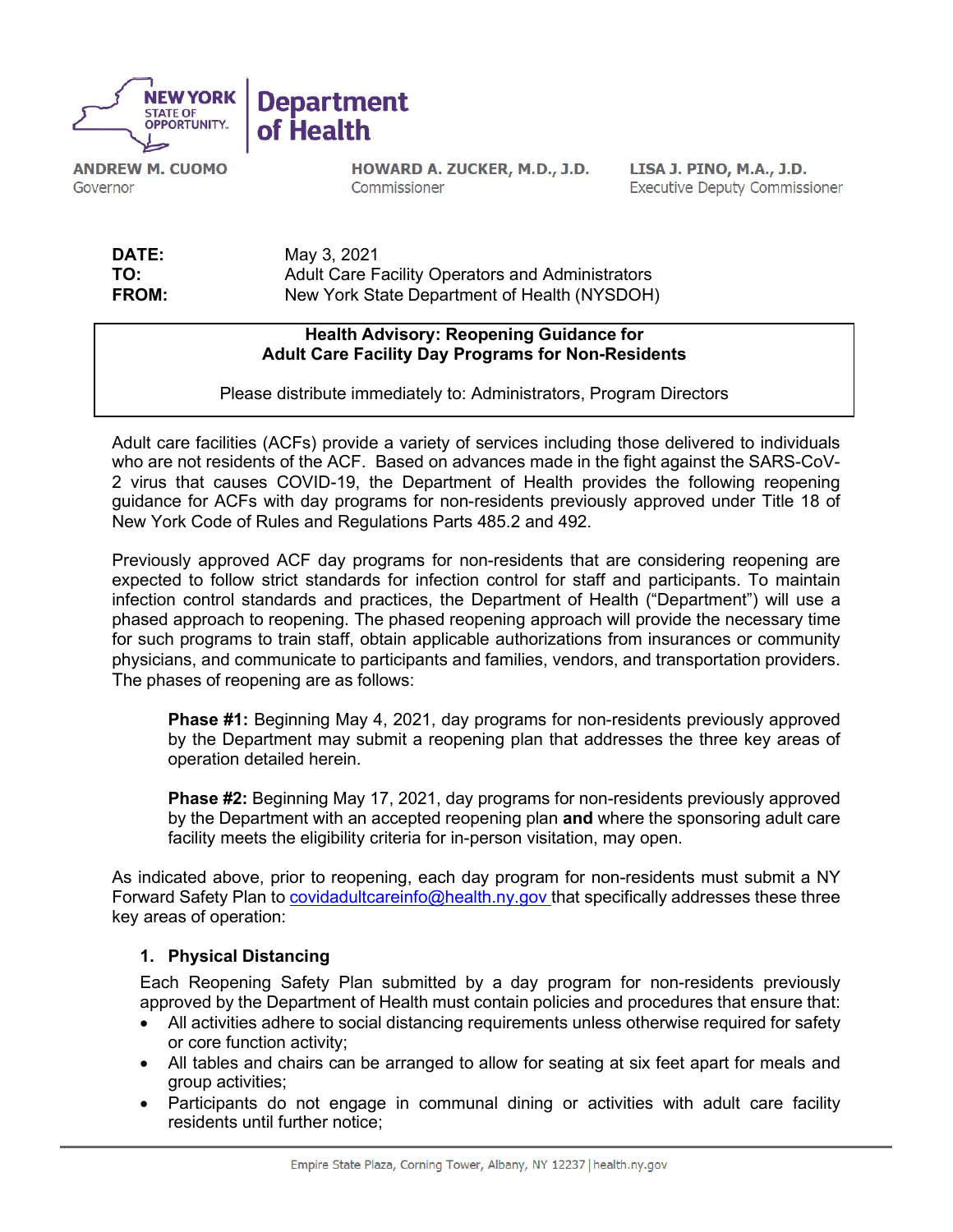- Participants remain socially distanced and wear a face mask or facecovering as medically tolerated; and
- No visitors to the day program are permitted until further notice.

## **2. Infection control, including screening of participants, staff, and visitors**

Providers of day programs for non-residents providers will follow program-specific infection control policies and follow Executive Orders and Department of Health ("Department") guidance on staff testing, participant screening, and visitor policies until further notice. In addition, to open, each such program must ensure:

- a. Adequate supply of appropriate personal protective equipment (PPE) for staff and participants is onsite.
- b. The day program follows Department and Centers for Disease Control (CDC) guidance on cleaning and disinfection of all hard surfaces.
- c. All participants except those who have recently recovered as detailed below must provide proof of a negative baseline COVID-19 test performed no more than three (3) days prior to attending the participant's first session. Acceptable testing may include rapid testing if available, and results of such testing must be maintained on file with the day program and made available to the Department upon request.
	- i. All participants who had a positive COVID-19 diagnostic test within the three (3) months before the first session must have met either the criteria for discontinuation of home isolation or discontinuation of transmissionbased precautions, as appropriate and based on those criteria in force at the time.
	- ii. All participants who can successfully demonstrate full vaccination status, consistent with [CDC definition,](https://www.cdc.gov/coronavirus/2019-ncov/vaccines/fully-vaccinated.html) are not required to undergo or provide proof of such testing, but must provide proof of vaccination status, which shall be maintained onsite at the day program and be made available to the Department upon request.
	- iii. Participants who have fully recovered from COVID-19 within the previous three (3) months should not be required to test prior to attending the day program and, if exposed to COVID-19 but asymptomatic, do not need to quarantine, consistent with current Department and CDC guidance on quarantine requirements.
- d. Prior to the initiation of program services, each willing day program participant medically eligible for the COVID-19 vaccine must be assisted in obtaining such vaccination. A record of program participants' vaccination status, including declination if appropriate, must be maintained onsite at the program site and be made available to the Department upon request.
- e. Each participant and staff member must be screened upon arrival to the program in an area separate from the program space in accordance with Department and CDC guidelines.
- f. Staff must follow Department guidance regarding proper use of PPE when caring for participants and follow the core principles of infection control and prevention, including, but not limited to:
	- i. Screening of all who enter for signs and symptoms of COVID-19 (e.g., temperature checks, questions about and observations of signs or symptoms), and denial of entry of those with signs or symptoms or those who have had close contact with someone with COVID-19 infection in the prior fourteen (14) days regardless of the individual's vaccination status.
	- ii. Hand hygiene (use of alcohol-based hand rub is preferred).
	- iii. The use of face coverings or masks (covering mouth and nose).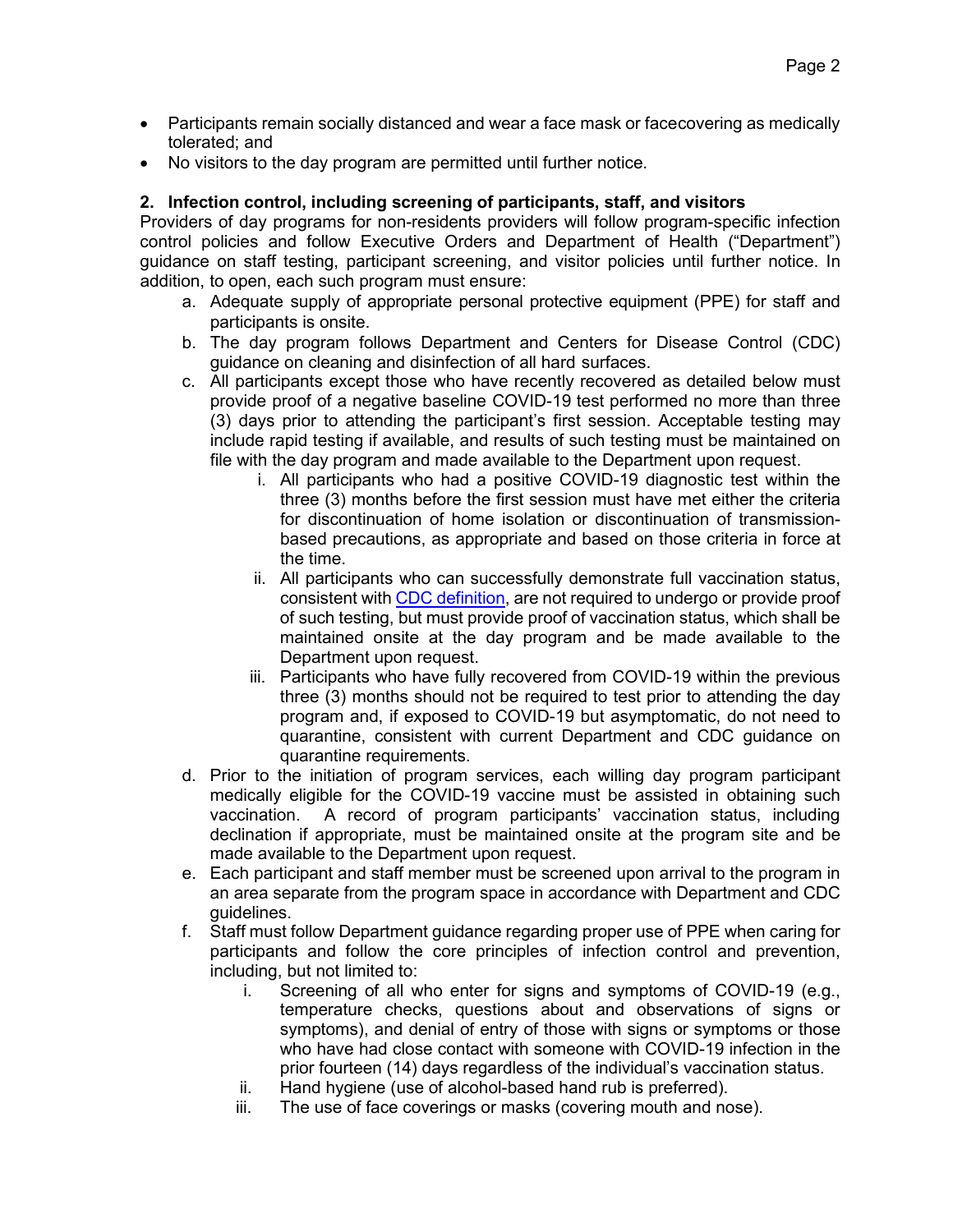- iv. Social distancing of at least six feet between persons.
- v. Instructional signage throughout the adult care facility and proper visitor education on COVID-19 signs and symptoms, infection control precautions, other applicable facility practices (e.g., use of face covering or mask, specified entries, exits and routes to designated areas, hand hygiene).
- vi. Cleaning and disinfecting high frequency touched surfaces and designated visitation areas in the facility often, and after each visit.
- vii. Appropriate staff use of PPE.
- viii. Effective cohorting of residents (e.g., separate areas dedicated to COVID-19 care).
- g. Upon return to program, all participants are screened for and determined to be free from communicable disease.
- h. All staff wear a mask during program operating hours.
- i. The day program must have dedicated staff to conduct the program activities and limit use of staff from the adult care facility (ACF) to the maximum extent reasonably practical, and never should staff who have cared for COVID-19 positive ACF residents within the preceding fourteen (14) days be utilized in any capacity for the day program.
- j. Adequate disinfection of program space occurs in between all sessions.
- k. Program participants and their families and/or representatives as applicable, are informed regarding the ACF's established infection control policies and procedures.
- l. All day program staff are trained on the ACF's infection control policies and procedures.
- m. All of the ACF's infection control related citations, including citations related to reporting, are resolved via an accepted plan of correction prior to reopening. Any infection control related endangerment citation will require the day program to pause operation until the endangerment is successfully abated.
- n. The day program follows Department reporting requirements for staff and/or participants who test positive, including the program pausing operation until contact tracing led by the local health department (LHD) is completed and the LHD, in consultation with the Department as appropriate, determines that the program may resume.
- o. The day program must designate a space separate from the screening area to serve as a "holding area" for staff or participants who present with COVID-19 symptoms while those individuals await transportation from the program.
- p. Policies are in place to communicate with families regarding any confirmed positive COVID-19 case, including cases for staff and residents.
- q. Day program staff follow the applicable Department-issued "return to work" guidance related to confirmed or suspected COVID-19 diagnosis or exposure.

## **3. Transportation**

- a. Any instances of multi-loading or group rides shall not exceed fifty (50) percent of the vehicle manufacturer's recommended seating capacity. Drivers must be included in capacity calculations.
- b. Require that all individuals, including staff and the driver, wear face coverings at all times in the vehicle. Social distancing must be maintained for individuals who cannot tolerate wearing a mask and, when possible, such individuals should be transported